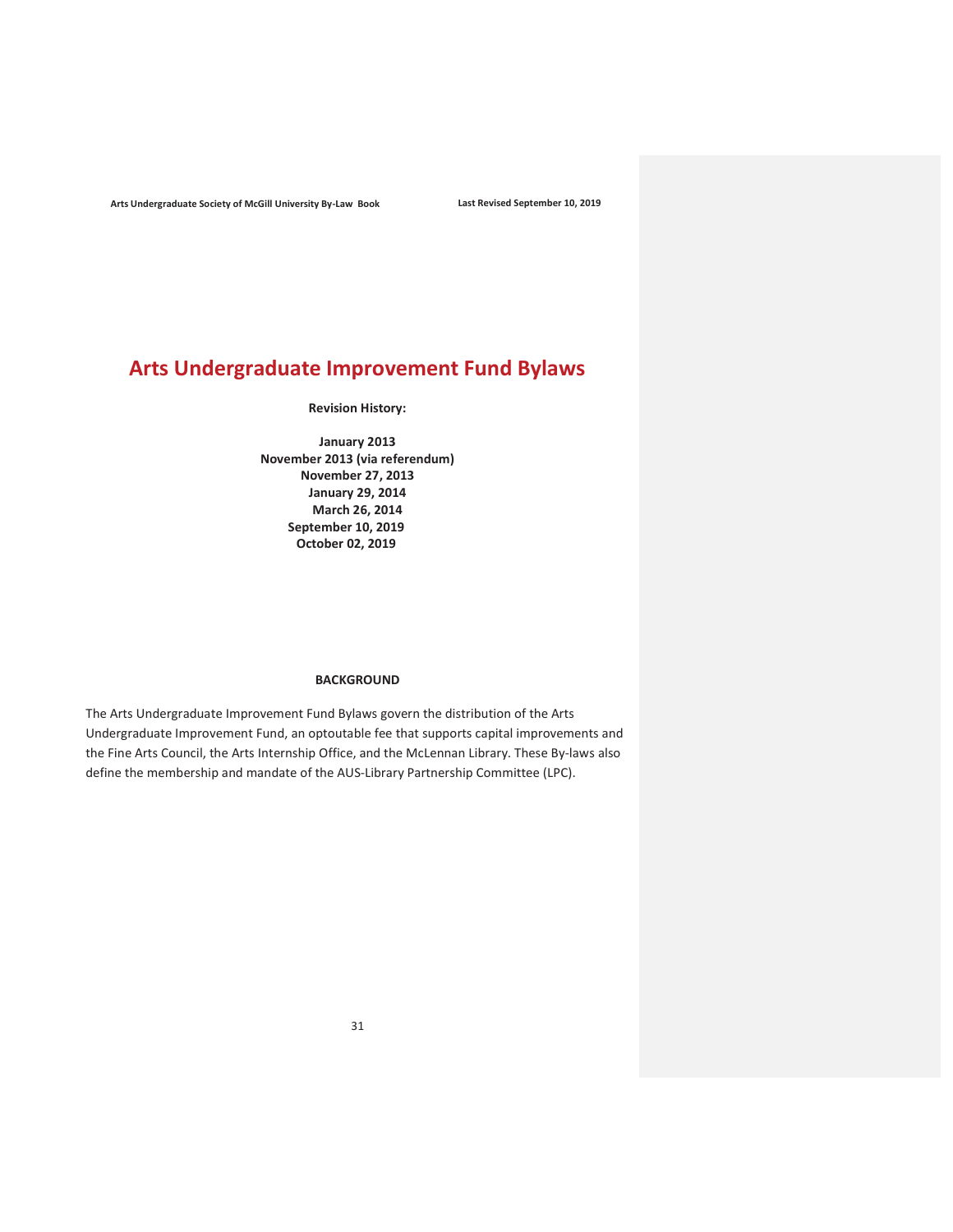# ARTICLE 1: DEFINITIONS

1.1 The Arts Undergraduate Improvement Fund ("The Fund") is a fund composed of fees paid by Arts Undergraduate Students and of other contributors, whose sole and unique purpose is to add value to the resources normally provided by the university and used by Arts Students.

1.2 The Fund Committee ("AUIFC") is a committee of the Arts Undergraduate Society of McGill University ("AUS") that normally administers the Fund.

1.3 These by-laws govern both the Arts Undergraduate Improvement Fund and the Arts Undergraduate Improvement Fund Committee.

#### ARTICLE 2: FUNCTION OF THE ARTS UNDERGRADUATE IMPROVEMENT FUND COMMITTEE

2.1 The AUIFC shall coordinate the expenditure of the Fund monies in such a manner that it most benefits the AUS members in their university environment.

2.2 The AUIFC shall determine a list of project expenditure proposals in the way outlined in this document and shall present that list to AUS Council for ratification.

2.3 The AUIFC shall meet no later than the first (1st) week of March

# ARTICLE 3: MEMBERS OF THE COMMITTEE

3.1 The AUIFC shall be composed of twenty-two (22) members as follows:

3.1.1 The Vice-President Finance of the AUS ("VP Finance"), who shall be the chairperson of the AUIFC ("Chair");

3.1.2 The Dean of the Faculty of Arts ("Dean");

3.1.3 The Chairpersons of five (5) Arts departments to be selected by the Dean ("Department Chairs");

3.1.4 The Vice-President Communications of the AUS ("VP Communications");

3.1.5 Eleven (11) student representatives nominated by Department Student Associations recognized by the AUS, in accordance with the AUS bylaws;

3.1.6 The Humanities and Social Sciences Library (HSSL) Head Librarian and a student representative from the AUS –Library Partnership Committee (LPC).

3.2 All student representatives identified in 3.1 and its subsections shall be full-time undergraduate students.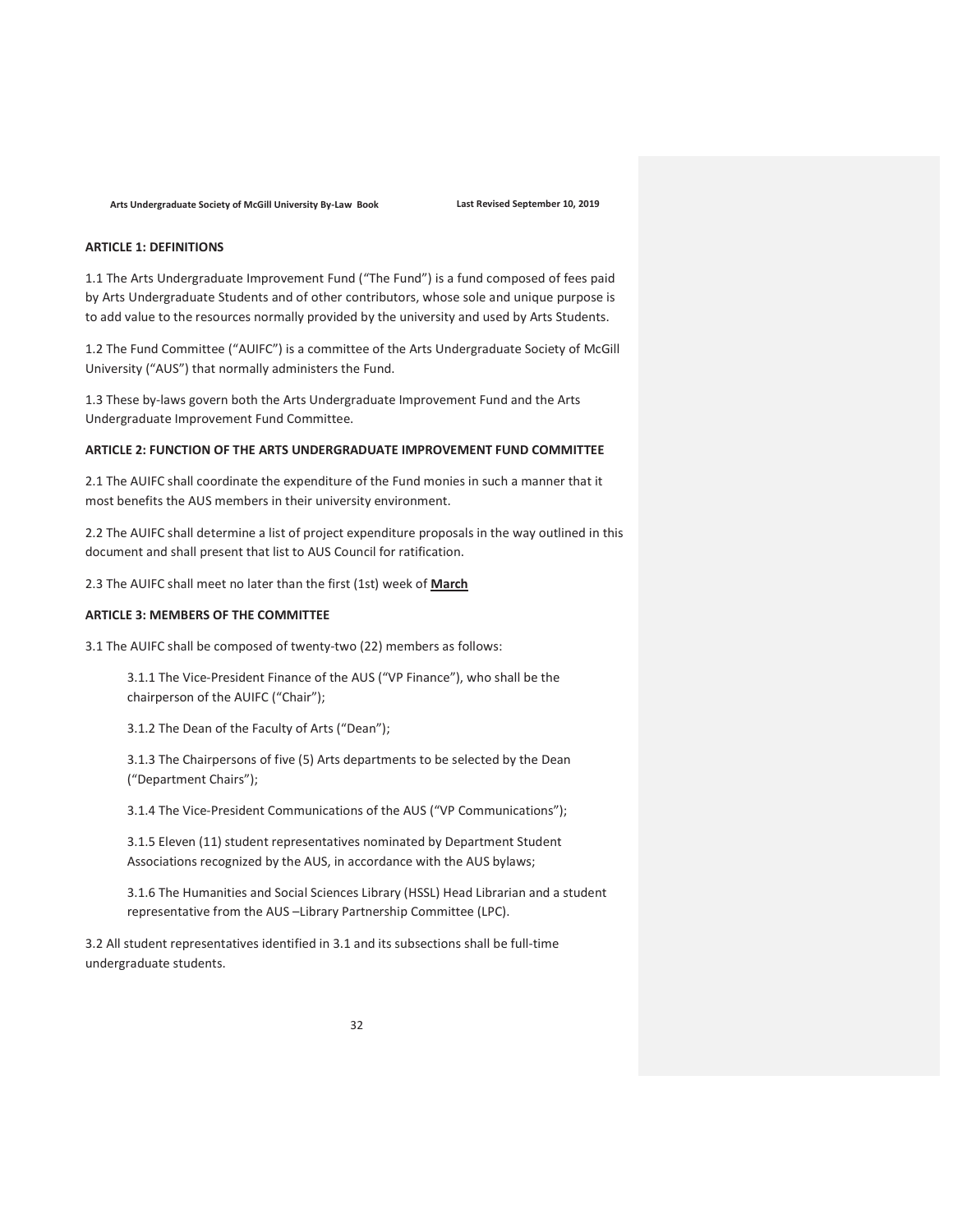3.3 The faculty (i.e. non-student) members may appoint another faculty member to represent them.

### ARTICLE 4: DUTIES OF THE COMMITTEE'S STUDENT MEMBERS

4.1 The VP Finance shall:

4.1.1 Co-Chair the AUIFC meetings along with the AUS Speaker of Council

4.1.1.1 The AUS Speaker of Council shall be a non-voting member of the committee;

4.1.2 Set and distribute the agenda for AUIFC meetings, and inform all members as to the dates and times for these meetings at least five (5) school days in advance;

4.1.3 Coordinate all actions taken between meetings, and keep all members informed as to these actions;

4.1.4 Advise and instruct all members, to ensure that they are able to perform their duties, and enable the AUIFC to be as effective as possible;

4.1.5 Oversee the financial management of Fund accounts;

4.1.6 Verify and channel the requisitions made as a result of approved AUIFC proposals;

4.1.7 Verify that the previous year's purchases have been made;

4.1.8 Take action in the event that purchases made in previous years are not used for their intended purposes;

4.1.9 Report all AUIFC actions to the AUS Council, including budgeting, proposals, voting results, and expenditures;

4.1.10 Present to the first regular AUS Council meeting of each November a description of the previous year's expenditures in the Funds accounts and publish that description in The McGill Tribune and/or The McGill Daily.

4.1.11 Organize an Ad Hoc AUIF Steering Committee consisting of the Vice-President Finance and two (2) student members of the AUIFC to determine proposals' eligibility for AUIF funding in advance of the AUIFC meeting in accordance with the criteria listed in Article 8 of the AUIF Bylaws.

4.2 The VP Communications shall:

4.2.1 Take or delegate to the Recording Secretary the minutes of every AUIFC meeting and make them available within one week of the second meeting to AUS members;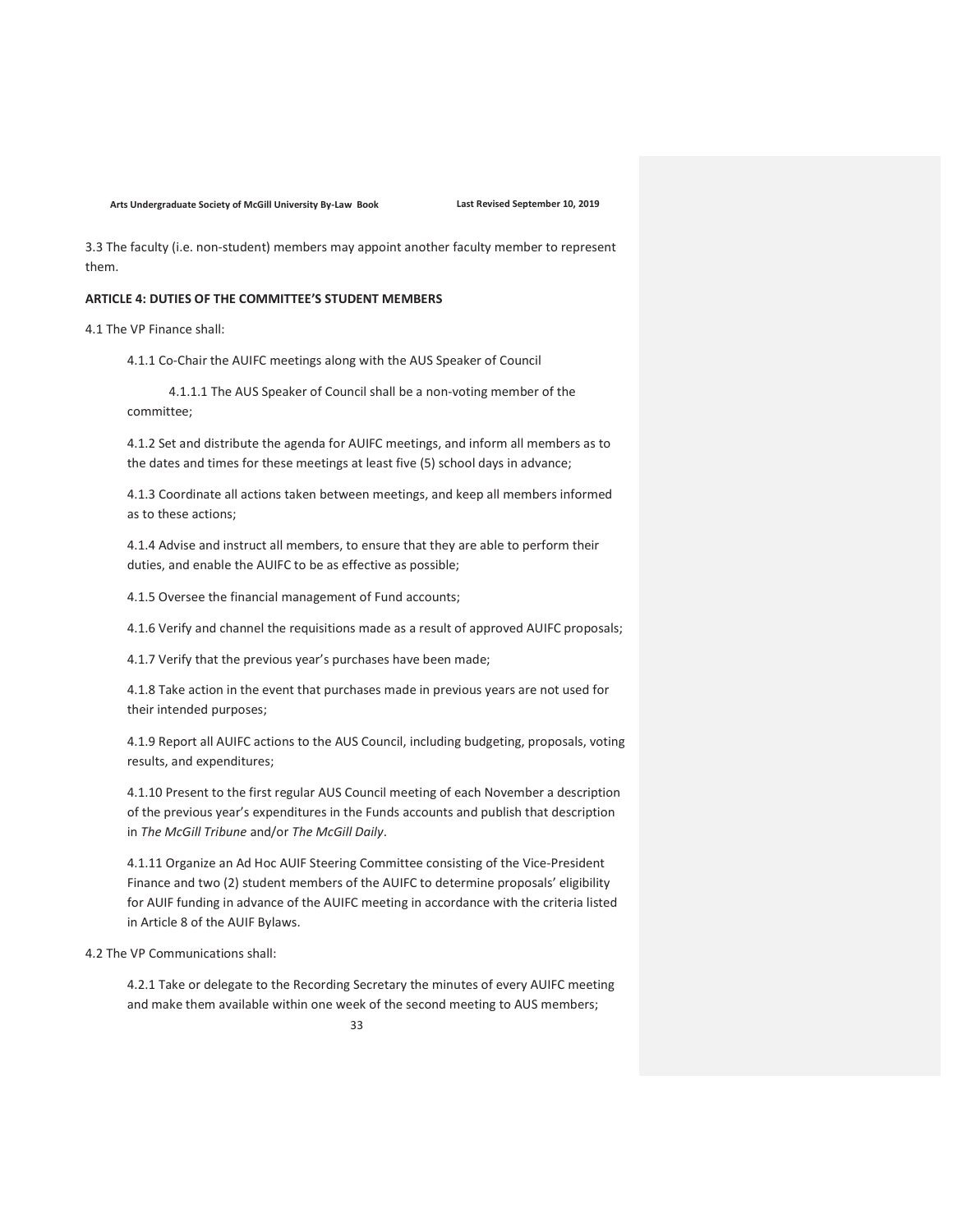4.2.1.1 The Recording Secretary shall be a non-voting member of the committee

4.2.2 Assist the VP Finance in overseeing Fund accounts;

4.2.3 Prepare and distribute documents necessary for AUIFC meetings and prepare and distribute reports to the AUS Council.

4.2.4 Coordinate an opt-in campaign at the beginning of each semester that advertises the projects funded through the AUIF.

4.3 The Department Student Representatives, in collaboration with the VP Finance, shall, on the behalf of all students of the Faculty of Arts:

4.3.1 Determine what project expenditure proposals would be appropriate and needed by the Arts Undergraduate Students;

4.3.2 Write up and present to the AUIFC members the proposals for the Faculty;

4.3.3 Verify and identify the purchases made through the Fund from the previous year to ensure that:

4.3.3.1 The project expenditure proposals have been acted upon as requested;

4.3.3.2 Purchases are directly benefiting Arts Undergraduate Students;

4.3.4 If irregularities are found, promptly report them to the VP Finance, in agreement with 4.1.7 and 4.1.8.

### ARTICLE 5: NOMINATION PROCEDURES

5.1 **Each** of the Department Student Associations shall submit one or more candidates to the VP Finance for committee membership consideration at least seven (7) days before the first AUIFC meeting.

5.2 In the case that some positions have no candidates submitted as outlined in 5.1, the VP Finance shall nominate suitable candidates;

5.3 All student representatives shall be appointed by the AUS Executive Committee from the candidates submitted in 5.1 and 5.2.

## ARTICLE 6: REPLACEMENT OF MEMBERS

6.1 If a member cannot complete his or her term, he or she shall be replaced in a manner as follows: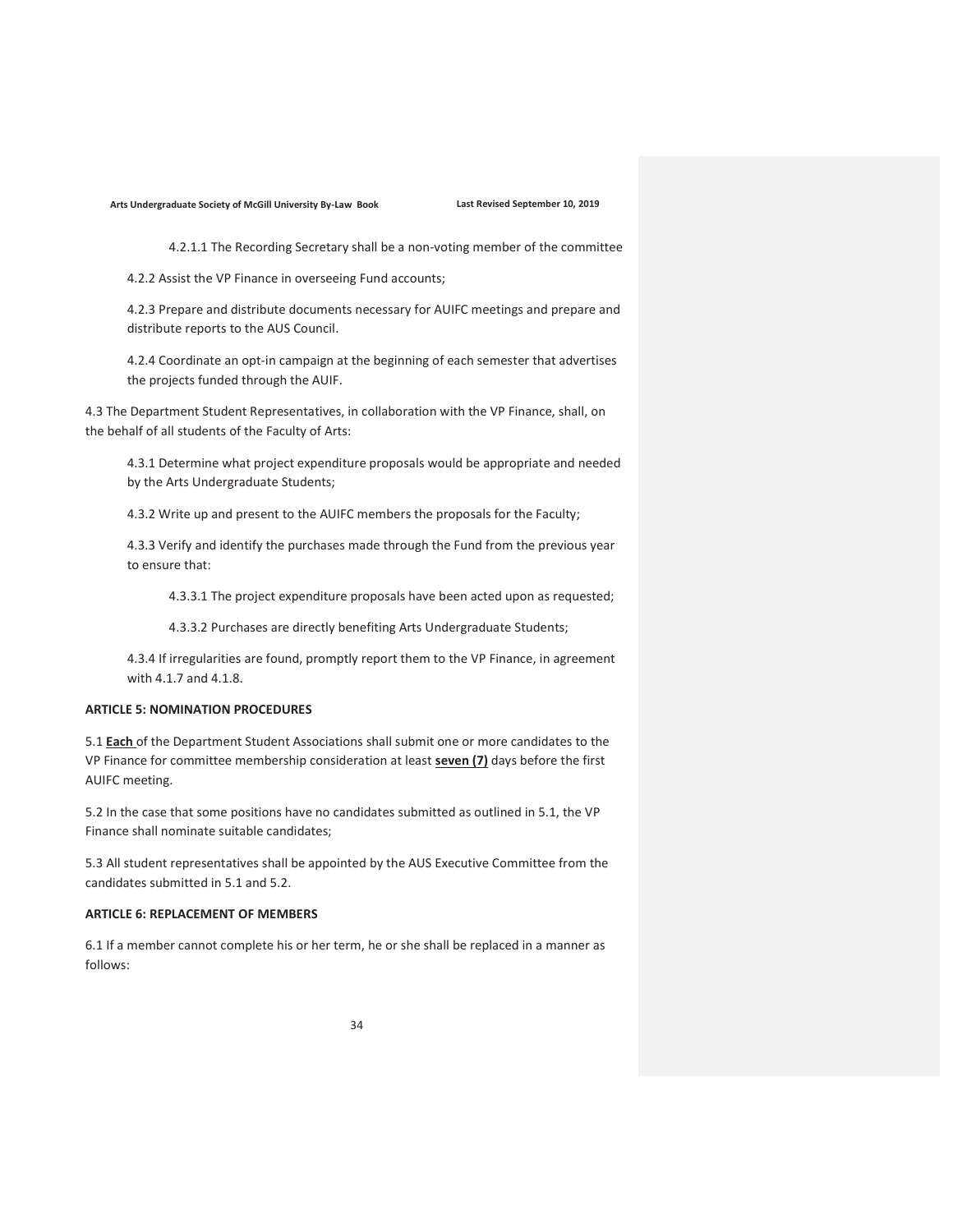6.1.1 The Dean and Department Chairs shall appoint replacements to represent themselves;

6.1.2 The AUS Executive Committee shall appoint a replacement for the VP Communications or the VP Finance, in accordance with AUS by-laws;

6.1.3 The VP Finance shall appoint replacements for the student representatives in consultation with the presidents of the department student association.

6.2 Appointments made under 6.1.2 and 6.1.3 must be ratified by the AUS Council.

# ARTICLE 7: VOTING PROCEDURE

7.1 Each member of the AUIFC as defined in 3.1 shall have one vote on the AUIFC.

7.2 Quorum shall consist of eleven (11) members of the AUIFC, provided the Dean (or his or her representative), the VP Finance and the VP Communications are all in attendance.

7.3 A two-thirds majority is required for a project expenditure proposal to be accepted by the AUIFC, otherwise the proposal is rejected for the current year;

7.4 A Faculty-initiated proposal requires a four-fifths majority to be accepted by the AUIFC, otherwise the proposal is rejected for the current year.

7.5 Proposals rejected in 7.3 and 7.4 may be resubmitted, with or without modifications in subsequent years.

7.6 AUIFC decisions to accept or reject expenditure proposals require ratification by a simple majority of the AUS Council.

# ARTICLE 8: FUND FINANCES

8.1 The Fund shall consist of an account administered by the McGill Twenty-First Century Fund. All monies and contributions collected from students and other benefactors are to be deposited in this main account and administered by the Twenty-First Century Fund in accordance with these by-laws. Expenditures shall only be approved by the AUS Council, in consultation with the AUIFC.

8.2 The collection of Fund fees shall be conducted as follows:

8.2.1 Every student registered in an Undergraduate Arts program and registered for nine (9) credits or more shall contribute sixteen dollars and seventy cents (\$16.00) per semester to the Fund.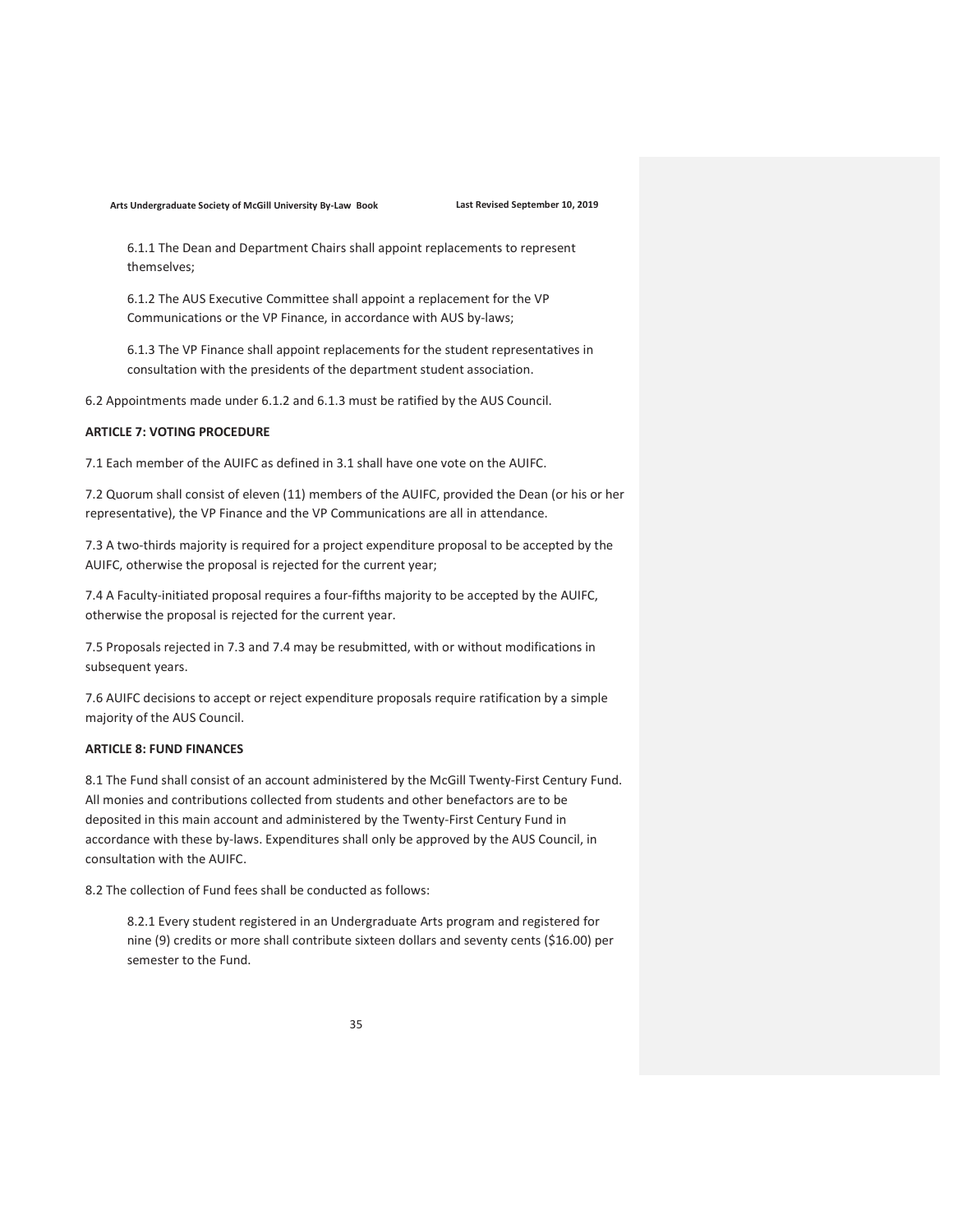8.2.2 Every student registered in an Undergraduate Arts program and registered for less than nine (9) credits shall contribute one-half of the amount stipulated in 8.2.1 to the Fund.

8.2.3 Every student registered in a Bachelor of Arts and Science program will contribute one-half of the amount stipulated in 8.2.1 or 8.2.2.

8.2.4 The fees outlined in 8.2.1, 8.2.2, and 8.2.3 shall be collected by McGill University as part of the normal fee payment process, and shall be deposited in the account as detailed in 8.1.

8.2.5 Students may choose to opt out of contributing towards the Funds per the policy set by the University

8.3 For a given year, the gross amount available for allocation ("gross amount") shall consist of the sum of the collected fees as outlined in 8.2.1 and 8.2.2, less the fees returned as outlined in 8.2.5, as well as the monies not spent in the previous year(s), if any.

8.4 The gross amount outlined in 8.3 shall be allotted in the following manner:

8.4.1 An appropriate amount shall be set aside for the purchase of identification plaques that shall read "Gift of the Arts Undergraduate Society". These plaques shall be placed in a reasonably prominent way (i.e. in clear view of the user), without causing damage.

8.4.2 A sum of ten percent (10%), to be capped at \$30,000 per year, of the gross amount shall be reserved for the Fine Arts Fund to be administered by the Fine Arts Council in accordance with the AUS Fine Arts Council bylaws.

8.4.2.1 This sum shall be released to the Fine Arts Council at the end of the optout period.

8.4.3 A sum of ten percent (10%) of the gross amount shall be reserved for the Arts Internship Office to be administered as per the AUS Arts Internship bylaws.

8.4.3.1 This sum shall be released to the Arts Internship Office at the end of the opt-out period.

8.4.4 The net amount remaining after subtracting amounts allocated in 8.4.1, 8.4.2 and 8.4.3 from the gross amount in 8.3 ("net amount") shall be allotted in a manner that is appropriate for students in the Faculty of Arts.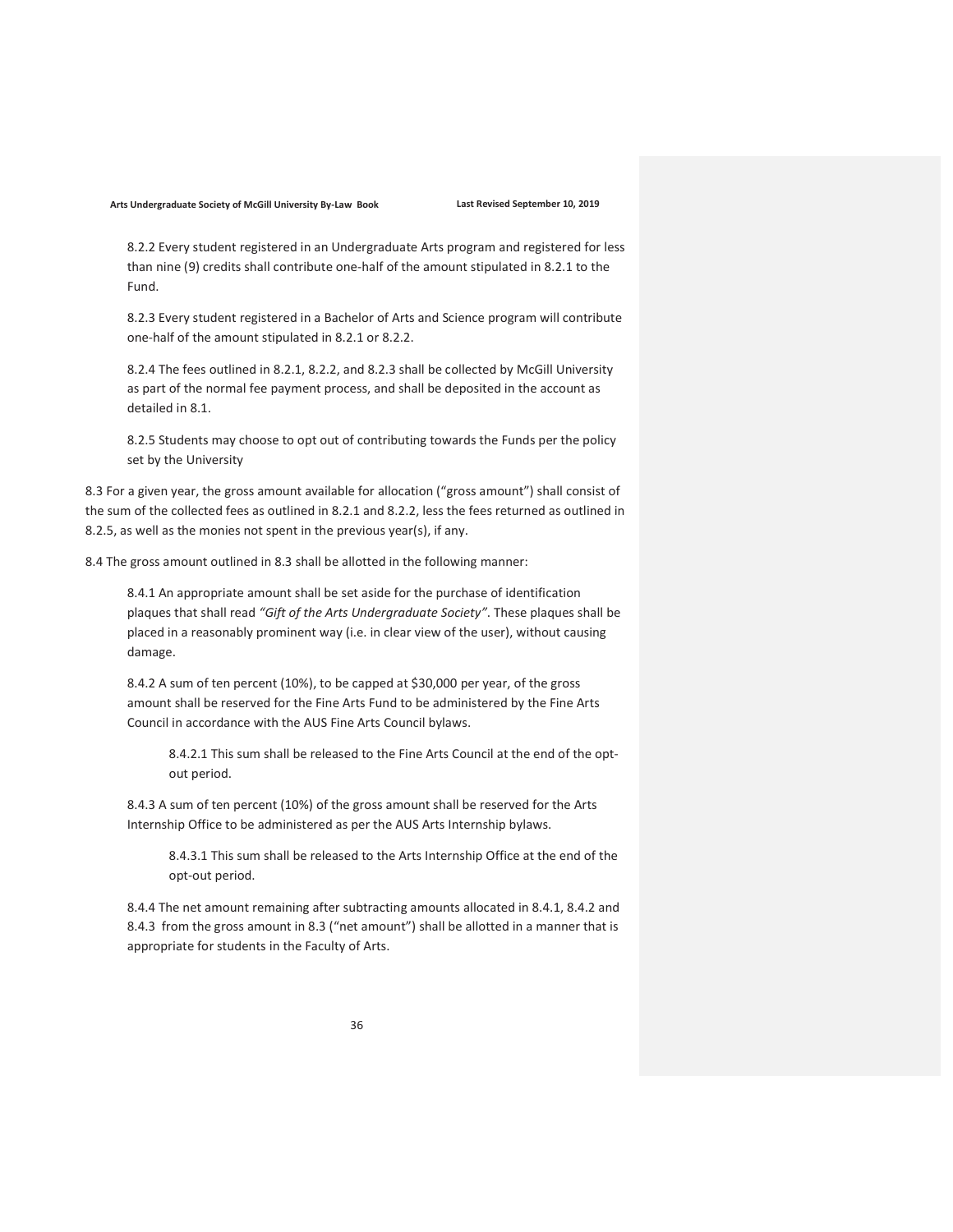8.4.4.1 As the AUIFC considers spending options for the net amount, it shall maintain a particular focus on the needs of student tools and resources ni the Humanities and Social Sciences Library (HSSL).

8.4.5.2 Project expenditure proposals for the net amount remaining, as defined by 8.4.5 and 8.4.5.1 must be received by the AUIFC by the deadline established by the VP Finance.

8.5 No money shall be allotted for the support, upkeep, or business of the Fund. Expenses incurred by members of the AUIFC for the legitimate business of the Fund, such as its promotion, shall be paid for with funds from the AUIFC Operating Budget of the AUS as approved by the AUS Council, provided that these expenses have been authorized by the VP Finance.

8.6 Fund monies shall be used only to add value to the tools and resources in the Faculty of Arts and at McGill University which are used by Arts Undergraduate Students.

8.6.1 One-time installation or set up fees can be included as part of the project expenditure proposal.

8.6.2 Expenditures from the Fund shall not be used to finance deficits of any kind.

8.6.3 AUIF funds may not be used to fund renovations for or improvements to centrallyscheduled classrooms or conference rooms.

8.6.4 Proposals for the purchase of items such as books and DVDs should be referred first to the Library.

# ARTICLE 9: CYCLICAL REVIEW OF THE FUND

9.1 The existence of the Fund fees shall be put to referendum every three years.

9.2 Every third year, and immediately following the presentation of the annual report outlined in 4.1.10, the VP Finance shall present a referendum motion to the AUS Council in accordance with 9.1.

# ARTICLE 10: TERMINATION OF THE FUND

10.1 The Fund shall exist in perpetuity.

10.2 If the cyclical referendum of 9.1 is defeated, or if any spontaneous general referendum to the effect of terminating the Fund fees is passed, then the following shall apply:

10.2.1 The AUIFC shall be rendered obsolete and dismissed;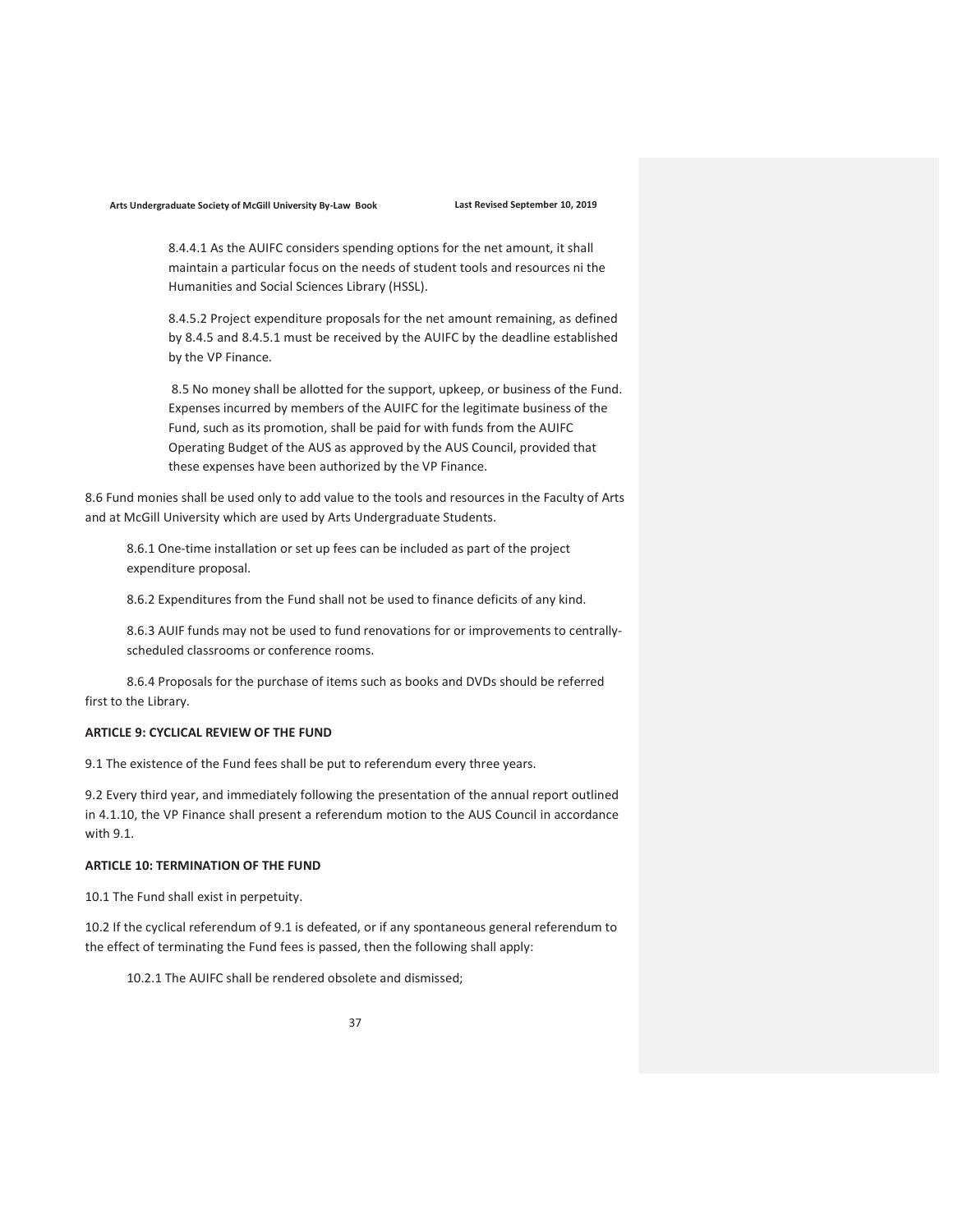10.2.2 Any proposals that were proposed by the AUIFC and duly ratified by AUS Council prior to the dismissal of the Fund fees shall be honoured.

10.2.3 Any outstanding fees that were assessed prior to the dismissal of the Fund shall be deposited into the Fund account.

10.2.4 The administration of the Fund shall be transferred to the trust of the AUS Executive Committee, who may delegate this function to a Trustee Committee ("trustee").

10.2.5 The trustee shall administer the Fund in agreement with Articles 2 and 8.

10.2.6 Any actions to be taken by the trustee involving or leading to the expenditure of Fund monies shall be ratified by a two-thirds majority of the AUS Council.

10.3 A general referendum must be passed to reinstate the Fund fees in the case that the Fund fees had previously been suspended as outlined in 10.2.

10.4 In the case of a passing referendum as outlined in 10.3, then:

10.4.1 The trusteeship defined in 10.2.4 shall be rendered obsolete and terminated;

10.4.2 The AUIFC shall be reinstated;

10.4.3 Any proposals that were proposed by the trustee and duly ratified by the AUS Council prior to the reinstatement of the Fund shall be honoured.

### ARTICLE 11: THE AUS-LIBRARY PARTNERSHIP COMMITTEE (LPC)

- 11.1 The mission of the AUS-Library Partnership Committee (LPC) shall be to:
	- 11.1.1 Construct a collaborative proposal for submission to the Arts Undergraduate Improvement Fund Committee to improve the Humanities and Social Sciences Library, as per Article 8.4.4.1 of the AUIF Bylaws;
	- 11.1.2 Conduct regular consultation with students to determine possible improvements to the Library;
	- 11.1.3 Serve as a regular forum of communication between the Library and the Arts Undergraduate Society on all matters regarding the libraries;
- 11.2 The membership of the AUS-Library Partnership Committee shall consist of:

11.2.1 The AUS Vice-President Academic ("Chair")